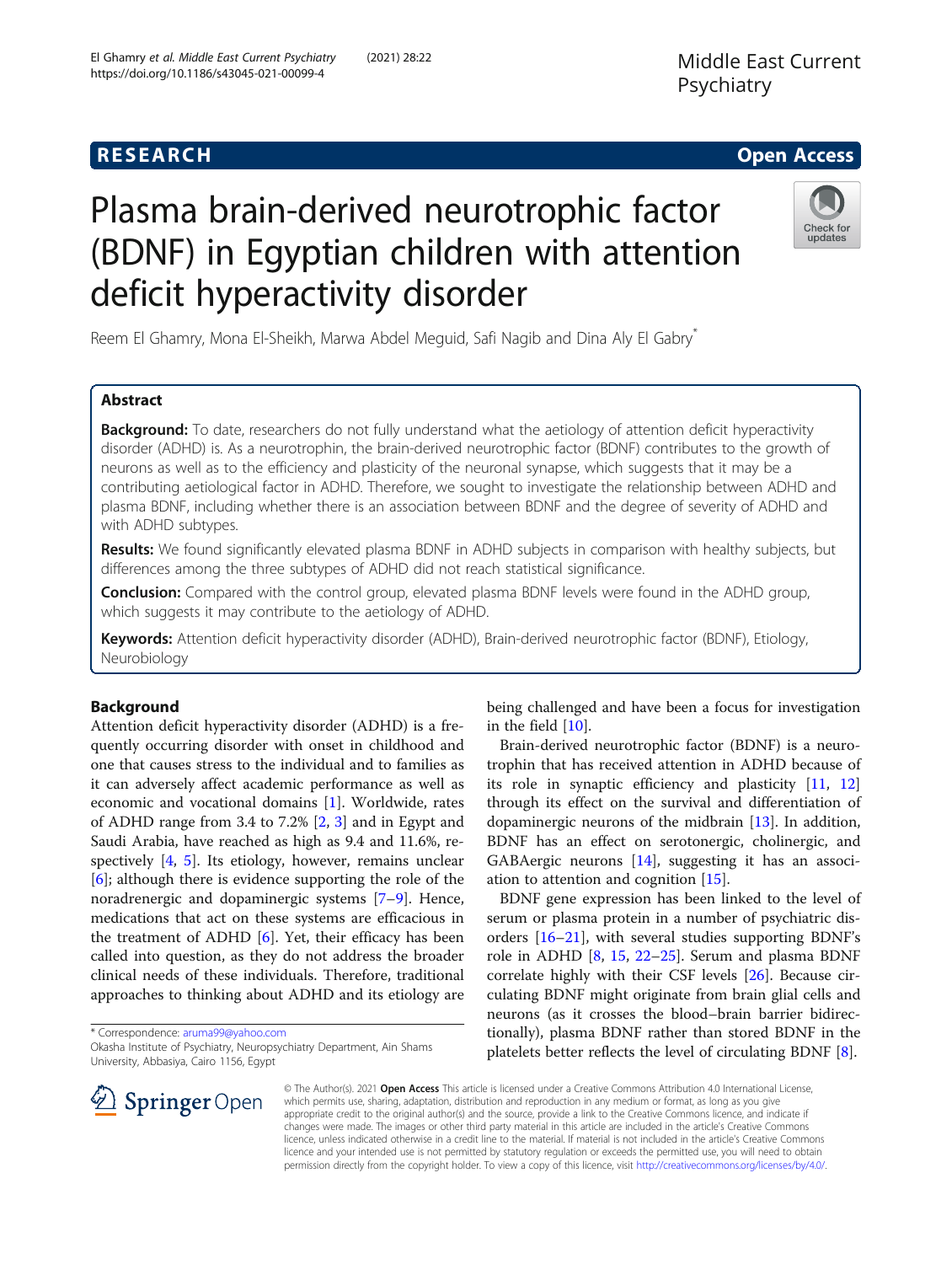Changes in BDNF levels have previously been reported in ADHD [\[8](#page-6-0), [24](#page-7-0), [27](#page-7-0)–[34\]](#page-7-0) but findings have been mixed, with some reporting elevated BDNF in children with ADHD in comparison with control subjects [\[8](#page-6-0), [30](#page-7-0), [34](#page-7-0)], while others found no significant differences [[24,](#page-7-0) [27,](#page-7-0) [29](#page-7-0), [31,](#page-7-0) [32\]](#page-7-0) and others observing significantly lower levels of BDNF in ADHD [\[28](#page-7-0), [33\]](#page-7-0). Methylphenidate is known to increase dopamine and norepinephrine signaling in the brain [\[35,](#page-7-0) [36\]](#page-7-0), and both these neurotransmitters contribute to regulating BDNF expression in the hippocampus [[37,](#page-7-0) [38](#page-7-0)]. The few studies that have been conducted in Egypt investigating BDNF levels in ADHD were carried out in small samples [\[39](#page-7-0)–[41\]](#page-7-0), the largest of which included 35 subjects  $[40]$  $[40]$ . Therefore, we sought to carry out our study with a larger number of subjects involving 60 patients with ADHD to compare plasma BDNF levels to healthy controls. We also sought to investigate whether plasma BDNF correlated with symptom severity of the disorder.

# Methods

# Participants

Ninety participants were recruited from the Child Psychiatry outpatient department at Okasha Institute of Psychiatry, Ain Shams University, Cairo, Egypt. We divided the participants into two groups. The patient group comprised 60 drug-naïve children who have a newly received Diagnostic and Statistical Manual of Mental Disorders, 4th edition (DSM-IV) diagnosis of ADHD, between 6 and 12 years old, with an IQ of at least 90 on the Wechsler Intelligence Scale for Children (WISC), and who had no past medical history. The control group included 30 children matched for age and sex with the case group. These were healthy children recruited from children of workers at Ain Shams University Hospital. We excluded patients who had another neurodevelopmental disorder (such as Tourette's syndrome, a long-standing tic disorder, or a pervasive developmental disorder), had an IQ of less than 90, had schizophrenia or another psychotic disorder, had a longterm comorbid medical condition, or were receiving long-term medications.

# Tools

We collected sociodemographic data for all participants and used the following tools:

- 1. *Fahmi & Sherbiny scale*  $[42]$  $[42]$  $[42]$ : This was used to determine the socioeconomic status (SES) of participants, with a higher score indicating better SES. It categorized subjects into four levels: very low, low, middle, and high SES.
- 2. Kiddie Schedule for Affective Disorder and Schizophrenia for School-Age Children (KSADS)

[[43](#page-7-0)], Arabic Version (Moussa S, Emadeldin M, Amer D, Awad MI, Ghanem M, Amin W, Zaki HS, Adel M (2011). Arabic version of Kiddie-Schedule for Affective Disorders and Schizophrenia. Unpublished manuscript- Cairo, Egypt: Cairo University): This was used to diagnose ADHD and exclude other psychiatric comorbidities. It consists of supplemental diagnostic assessments for 20 psychiatric disorders.

- 3. Wechsler Intelligence Scale for Children (WISC) [[44](#page-7-0)]: This well-recognized tool was used to measure general intelligence and includes verbal and performance subtests, as well as an overall score for total intelligence. For our study, we used the Arabic version [[45](#page-7-0)].
- 4. Conners' Parent Rating Scale–Revised Long Version (CPRS-R: L) [[46\]](#page-7-0): This is an 80-question parentreported rating scale that assesses ADHD symptom severity. Responses are scored based on the frequency of occurrence from 0 (not true) to 3 (very true). For our study, we used the Arabic version [[47](#page-8-0)].
- 5. Plasma BDNF Enzyme-linked immunosorbent assay (ELISA  $kit$ ) [\[48](#page-8-0)]: The human brain-derived neurotrophic factor ELISA kit (catalog #10186), containing an in vitro enzyme-linked immunosorbent assay, was used for the quantitative measurement of human BDNF in plasma, with a detection range of 0.5–10 μg/L). Laboratory investigations were performed in the central laboratory of Ain Shams University Hospital under standard sanitary conditions.

# Procedure

We recruited participants in the period between June, 2016 and June, 2017. The Research Ethics Committee of the Faculty of Medicine, Ain Shams University granted approval for the study (number FWA 00001785 MS 638). If subjects fulfilled the inclusion criteria and agreed to take part in the study, they were included. The purpose of the tests was fully explained to all participants. After informing them about the details of the study, we got informed written consent for taking part in the study first by asking the child's parent's permission and then, if it was appropriate for their age, by getting agreement from the participating child.

After collecting demographic data, a full physical examination was carried out to exclude any medical conditions. A full psychiatric history and examination according to DSM IV were performed using the KSADS. General intelligence was assessed using the Arabic WISC to determine eligibility for participation. Information about SES collected from one of the parents using the Fahmy and El-Sherbini scale. ADHD severity was assessed using the CPRS-RL.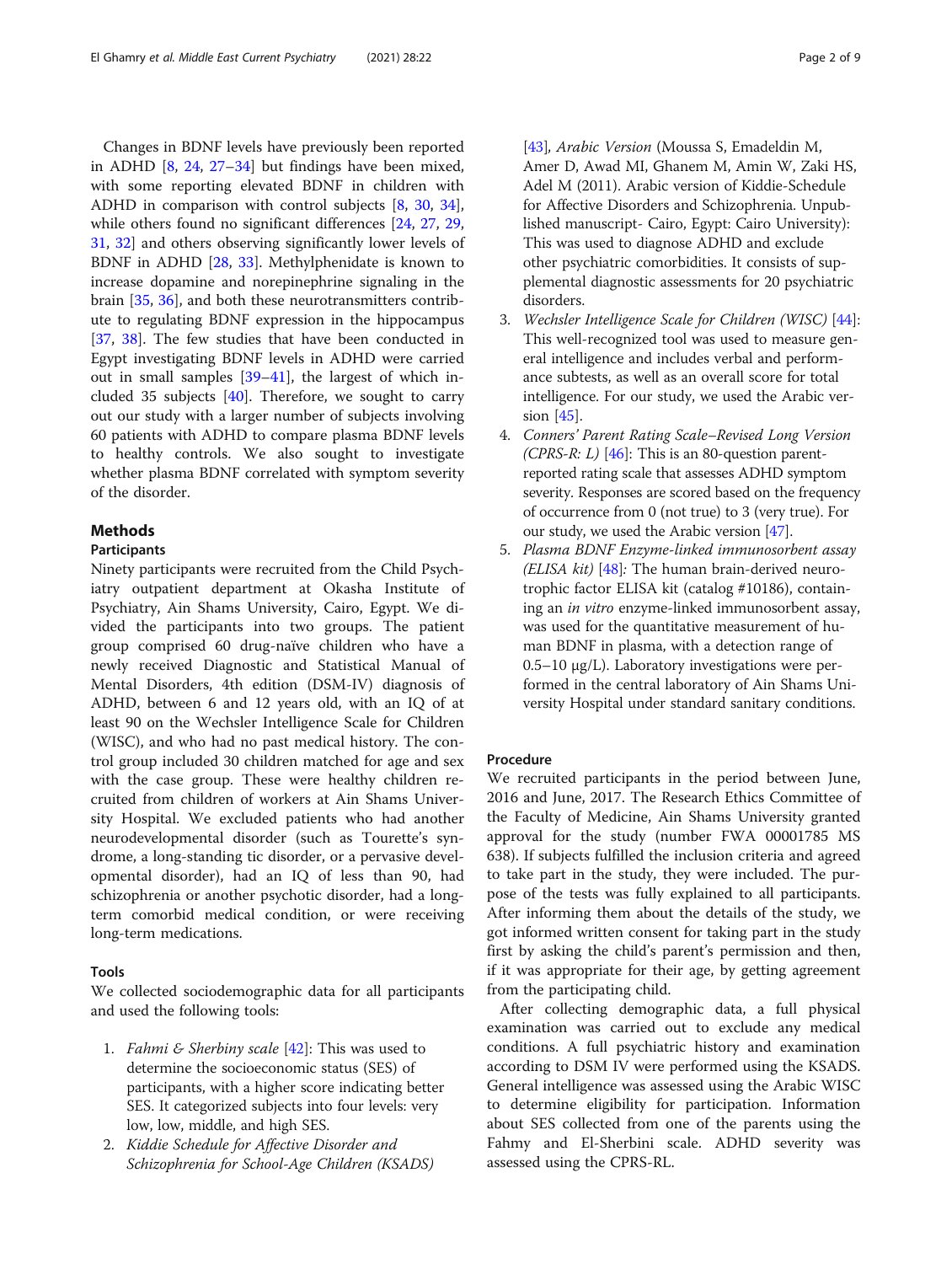For plasma BDNF, a trained nurse, under standard conditions, collected a 5-cc blood sample from participants. Samples were transferred to the laboratory on the same day for centrifugation. Plasma was stored at  $-70$ °C. A trained technician carried out the analysis. The package contained 96 kits, with 6 kits used for standardization procedures and the remaining 90 kits allocated to patients (60 kits) and controls (30 kits).

# Laboratory procedures

# Plasma BDNF Enzyme-linked immunosorbent assay (ELISA kit) [\[48\]](#page-8-0)

It contained purified human BDNF that coated the microtiter plate. Then after the formation of solid antibodies, BDNF was added to the wells. Labeled horseradish peroxidase enzyme was then combined with the BDNF antibody resulting in the formation of an antibody–antigen–enzyme complex. Addition of tetramethylbenzine then took place after complete washing. The substrate of the tetramethylbenzine then turned blue with catalyzation of the horseradish peroxidase. Adding a stop solution resulted in termination of the reaction, and a wavelength measuring 450 nm was used to determine the change in color. The optical density of plasma samples of study subjects was compared with a standard curve to then determine the level of BDNF for each subject.

#### Statistical analysis

Data were analyzed using the Statistical Package for Social Science (SPSS-20). A 0.80 power of the study was done, with calculations at 95% confidence intervals and 0.05 for α error. Descriptive statistics included mean and standard deviation (SD) for numerical data, and frequency and percentage of non-numerical data. Student  $t$ test and analysis of variance (ANOVA) were used to compare the differences between means; chi-square was used to investigating the differences between categorical variables; Fisher's exact test was used for differences between categorical variables that had a count that was  $<$  5. Pearson's ("r") and Spearman's ("r<sub>s</sub>") analysis were used to assess correlations. Statistical significance was considered when  $p$  values were less than 0.05.

# Results

# Sociodemographic features

A total of 90 participants took part and were divided into a case group with 60 participants with ADHD and a control group of 30 matched healthy controls. Fortyfive subjects (75.0%) of the ADHD group were males, and 15 were females (25.0%), while 20 subjects (66.7%) of the control group were males, and 10 (33.3%) were females. The mean age of the ADHD group was 8.18  $(SD \pm 1.61)$  years, and the mean age of the control

#### Intelligence quotient (IQ) of the case and control groups

As measured by the WISC, mean total IQ of children in the ADHD group was 97.07 (SD  $\pm$  6.01), mean verbal IQ was 99.13 (SD  $\pm$  6.37), and mean performance IQ was 95.68 (SD  $+$  8.41). For the control group, the mean total intelligence quotient (IQ) of the children was 96.93 (SD + 4.67) as measured by the Wechsler Intelligence Scale for Children (WISC), the mean verbal IQ was 97.27 (SD  $\pm$  5.95), and the mean performance IQ was 97.50 (SD  $\pm$ 7.70). No significant differences between cases and controls were found regarding total, verbal, or performance IQ ( $p > 0.05$ ).

# Diagnostic subtypes of the ADHD group and severity of symptoms assessed by Conners' scale

In terms of the distribution of diagnostic subtypes of the ADHD group, five (8.3%) subjects had inattentive type, 15 (25%) had hyperactive type, and 40 (66.7%) had the combined type.

As for the severity of ADHD symptoms, our assessment in the case group using Conners' Parent Rating Scale (long version) revealed significant problems in a number of its domains. Results are as follows: oppositional (mean  $67.87$ , SD = 10.80), cognitive impairment (mean = 71.73, SD = 9.77), and hyperactivity (mean = 75.6, SD = 10.46) as shown in Table [2.](#page-4-0)

# BDNF in healthy versus control subjects

Comparison between children with ADHD and healthy children regarding levels of plasma BDNF (ng/ml) revealed that children with ADHD exhibit higher levels of plasma BDNF (27.47  $\pm$  18.37) than in healthy controls  $(12.30 \pm 7.17)$ . This difference of levels of plasma BDNF was statistically significant (Table [3](#page-4-0)).

On comparing the BDNF levels between each subtype and controls, significant differences were found between the hyperactive and combined subtypes of ADHD and the control group but not between the inattentive type and controls (Table [4\)](#page-5-0).

# Correlation BDNF with ADHD severity

The correlation between plasma BDNF level and severity of ADHD symptoms in the ADHD group as assessed by the Conners' Parent Rating Scale showed a significant negative correlation between plasma BDNF levels and emotional lability. There were no statistically significant correlations with the remaining domains of Conner's Parent Rating Scale (Table [5](#page-5-0)).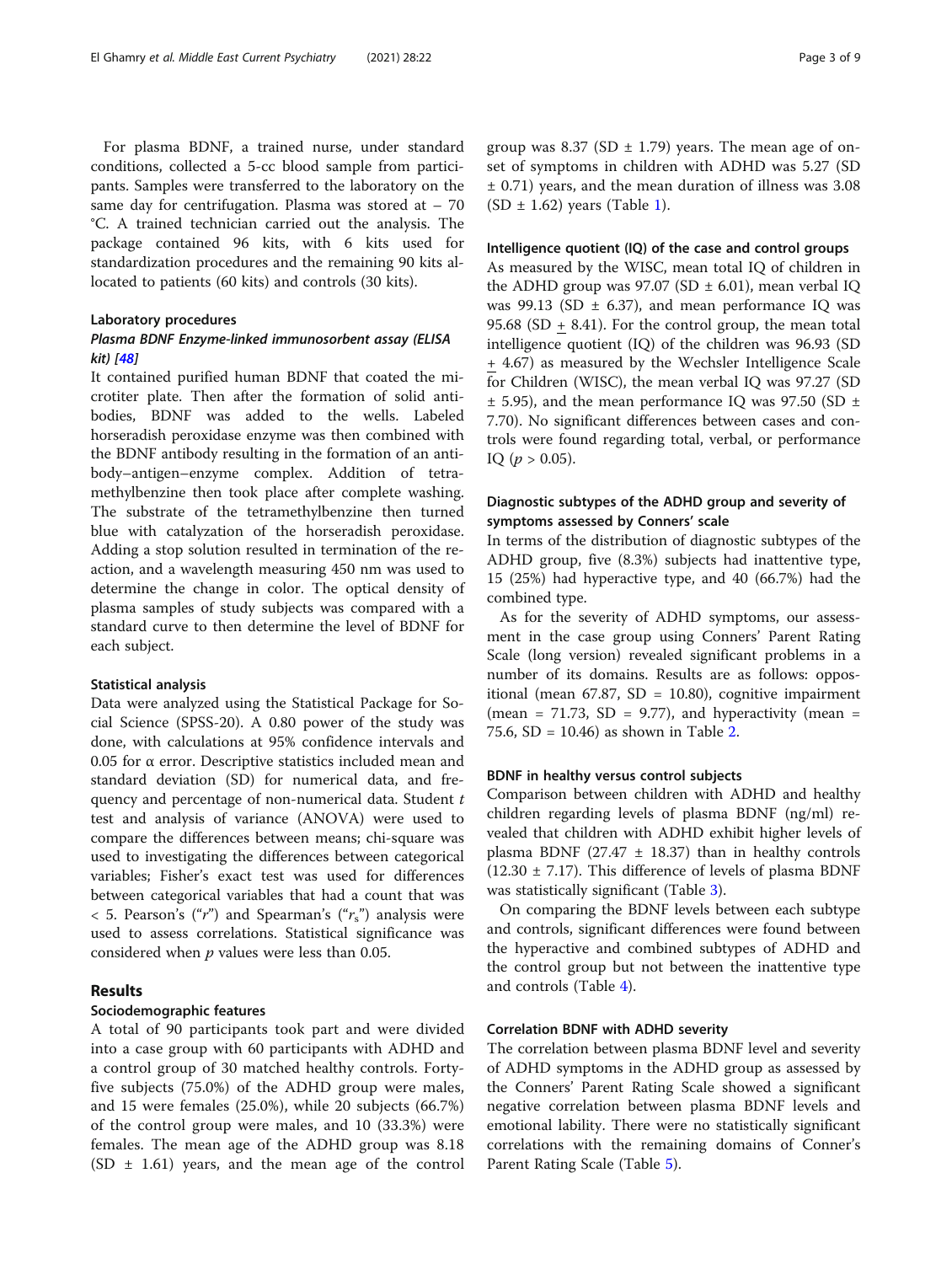# <span id="page-3-0"></span>Table 1 Sociodemographic characteristics

|                               | Cases<br>$n = 60$ | Control<br>$n = 30$ | <b>Test value</b> | $p$ value            |
|-------------------------------|-------------------|---------------------|-------------------|----------------------|
| Gender                        |                   |                     |                   |                      |
| Male                          | 45 (75.0%)        | 20 (66.7%)          | $x^2 = 0.69$      | 0.405 <sup>(C)</sup> |
| Female                        | 15 (25.0%)        | 10 (33.3%)          |                   |                      |
| Age                           |                   |                     |                   |                      |
| Mean                          | 8.18              | 8.37                | $t = 0.51$        | $0.61^{(T)}$         |
| SD                            | 1.61              | 1.79                |                   |                      |
| Body mass index               |                   |                     |                   |                      |
| Mean                          | 16.14             | 16.22               | $t = 0.36$        | $0.717^{(T)}$        |
| SD                            | 1.06              | 1.03                |                   |                      |
| Father's education            |                   |                     |                   |                      |
| Illiterate                    | 3 (5.0%)          | $0(0.0\%)$          | 3.46              | $0.482^{(F)}$        |
| Primary                       | 3 (5.0%)          | 3 (10.0%)           |                   |                      |
| Preparatory                   | 17 (28.3%)        | 11 (36.7%)          |                   |                      |
| Secondary or technical school | 34 (56.7%)        | 16 (53.3%)          |                   |                      |
| University                    | 3(5.0)            | 0.00%               |                   |                      |
| Mother's education            |                   |                     |                   |                      |
| Illiterate                    | 9 (15.0%)         | 5 (16.7%)           | 2.78              | $0.249^{(F)}$        |
| Secondary or technical school | 46 (76.7%)        | 19 (63.3%)          |                   |                      |
| University                    | 5 (8.3%)          | 6 (20.0%)           |                   |                      |
| Socioeconomic class           |                   |                     |                   |                      |
| Very low                      | 7 (11.7%)         | $3(10.0\%)$         | 4.06              | $0.251^{(F)}$        |
| Low                           | 13 (21.7%)        | 11 (36.7%)          |                   |                      |
| Moderate                      | 31 (51.7%)        | 15 (50.0%)          |                   |                      |
| High                          | 9 (15.0%)         | $1(3.3\%)$          |                   |                      |
| History of consanguinity      |                   |                     |                   |                      |
| Yes                           | 10 (16.7%)        | 7 (23.3%)           | $x^2 = 0.58$      | $0.446^{(C)}$        |
| No                            | 50 (83.3%)        | 23 (76.7%)          |                   |                      |
| FH of psychiatric illness     |                   |                     |                   |                      |
| Yes                           | 22 (36.7%)        | 3 (10%)             | $x^2 = 7.09$      | $0.008^{\text{(C)}}$ |
| No                            | 38 (63.3%)        | 27 (90%)            |                   |                      |

 $\overline{^{(T)}t}$  test, <sup>(F)</sup> Fisher's exact test, <sup>(C)</sup> chi-squared test,  $\overline{ }$  statistically significant

# **Discussion**

# BDNF levels in ADHD versus control groups

Our study found that children with ADHD exhibited significantly higher levels of plasma BDNF than healthy controls. This finding is in line with Shim et al. [[8\]](#page-6-0) who found elevated levels of plasma BDNF in subjects with ADHD than in healthy subjects. Similar to our study, they measured plasma BDNF, with the groups matched by body mass index (BMI) and age. Similarly, the Egyptian study by Reda et al. [\[39](#page-7-0)] found that plasma BDNF in a group of children with ADHD was higher than in a control group of children, with the difference being statistically significant. Shim et al. [\[8](#page-6-0)] hypothesized that differences in BDNF levels might be due to BDNF

upregulating in children with ADHD as a compensatory response for the abnormalities occurring in brain pathways involving serotonin and dopamine [[8\]](#page-6-0). This is in line with Miyzaki et al. [\[49\]](#page-8-0) who also observed significant increases of BDNF in conditions such as intellectual disability and autism spectrum disorders, in comparison with healthy participants.

Meanwhile, contrary to our findings, another Egyptian study conducted by Sayyah [[41](#page-7-0)] reported that plasma BDNF in children with ADHD children was not significantly different from controls. The difference in our findings might be due to the fewer number of participants in their study, as it included 21 ADHD subjects and 20 controls. In addition, a number of ADHD cases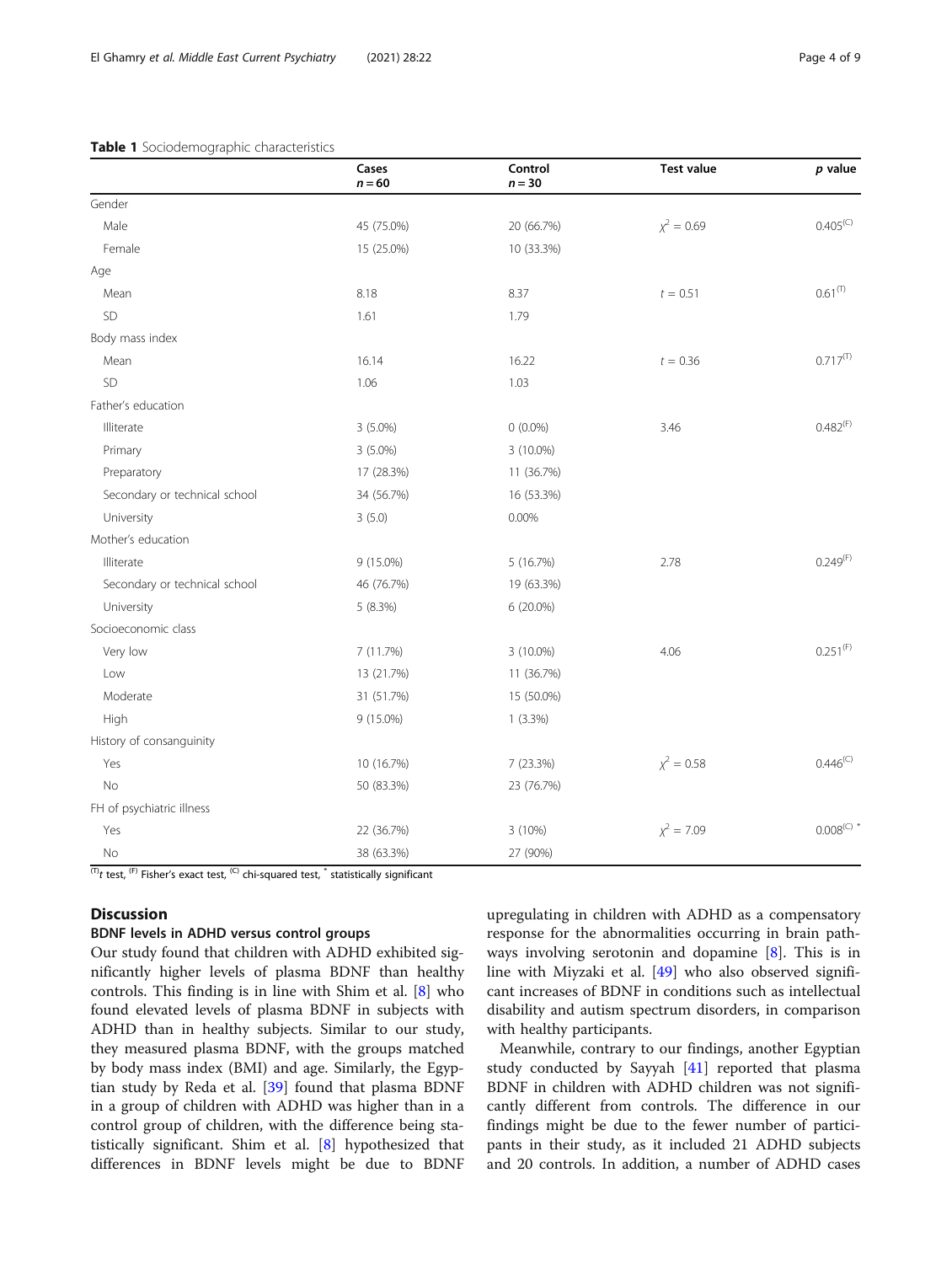| Conners' Parent Rating Scale domain | Mean  | <b>Standard deviation</b> | Significance           |
|-------------------------------------|-------|---------------------------|------------------------|
| Oppositional                        | 67.87 | 10.80                     | Clinically significant |
| Cognitive impairment                | 71.13 | 9.77                      | Clinically significant |
| Hyperactivity                       | 75.60 | 10.46                     | Clinically significant |
| Anxiety-shyness                     | 48.43 | 4.36                      | Normal                 |
| Perfectionism                       | 48.15 | 4.33                      | Normal                 |
| Social problems                     | 49.23 | 4.81                      | Normal                 |
| Psychosomatic                       | 48.18 | 4.31                      | Normal                 |
| Conners' ADHD index                 | 72.83 | 6.90                      | Clinically significant |
| Conners' index: restless-impulsive  | 74.28 | 10.24                     | Clinically significant |
| Conners' index: emotional lability  | 67.45 | 15.05                     | Clinically significant |
| Conners' global index               | 70.85 | 9.77                      | Clinically significant |
| DSM-IV: inattentive                 | 70.08 | 8.15                      | Clinically significant |
| DSM-IV: hyperactivity-impulsive     | 74.28 | 10.24                     | Clinically significant |
| DSM-IV: total                       | 76.53 | 10.13                     | Clinically significant |

<span id="page-4-0"></span>Table 2 Severity of ADHD in the patient group as assessed by Conners' Parent Rating Scale

in their sample were already receiving treatment (unlike our study where ADHD were drug-naive), which may have influenced their outcomes [\[41](#page-7-0)].

On the other hand, Sargin et al. [\[32](#page-7-0)] and Scallestia et al. [\[24](#page-7-0)] found no statistically significant difference in serum BDNF levels between ADHD and control groups. The difference with our study may be due to our study measuring plasma BDNF, whereas these studies measured serum BDNF, which is about 20-fold more concentrated. It has been debated whether plasma or serum measurements are more reliable in reflecting BDNF levels in the brain, with some suggesting that it is plasma because of the minimal effect of stored platelet BDNF [[8\]](#page-6-0), while others support the validity of serum samples as they may reflect the role of either the illness or its treatment, during which there is an accumulation of platelet BDNF [\[2](#page-6-0)].

Different sampling methods and different laboratories may contribute to different results. Karege et al. [[26](#page-7-0)] reported that there were variations in the level BDNF that was taken from plasma, serum or whole blood samples, according to the laboratory where the analysis was carried out. Therefore, the type of tubes in which samples are collected or the type of ELISA kit used may result to BDNF readings being different between studies.

Contrary to our results, the study in Iran by Saadat et al. [[33](#page-7-0)] found significantly lower plasma BDNF levels ADHD

patients compared with controls. The difference between our results and Saadat et al. may be due to the lower age range of their study which was 3.5–10 years. Different BDNF levels at different ages have been reported, with BDNF levels decreasing as age increases [[49](#page-8-0)].

# BDNF and ADHD subtypes

Regarding BDNF levels among different subtypes in the ADHD group, our study showed that children with attention deficit-predominant type had a lower plasma level of BDNF than children with combined type and hyperactivity-predominant type ADHD, but none of these were statistically significant differences. Similar to our finding, Sargin et al. [[32](#page-7-0)] reported no significant link between the different subtypes of ADHD and serum BDNF. Saadat et al. [[33\]](#page-7-0) also found no significant differences in plasma BDNF levels between ADHD subtypes. On the other hand, Sayyah [\[41\]](#page-7-0) found significantly lower plasma BDNF levels in the inattentive compared with the hyperactive type of ADHD. However, they found no significant difference between the hyperactive and combined subtypes, nor between the inattentive and combined types.

In the current study, on comparing plasma BDNF in different diagnostic categories of ADHD and controls, differences between each of the hyperactive and combined subtypes of ADHD when compared with the

Table 3 Comparison between the two studied groups regarding plasma BDNF level

|                           | Cases<br>$n = 60$ |      | Control<br>$n = 30$ |    | T test of significance |                |             |
|---------------------------|-------------------|------|---------------------|----|------------------------|----------------|-------------|
|                           | Mean              | SD   | Mean                | SD |                        | <i>p</i> value | Sig.        |
| Plasma BDNF level (ng/ml) | 27.47             | 8.37 | 2.30                |    | $-5.60$                | ະ 0.001        | Significant |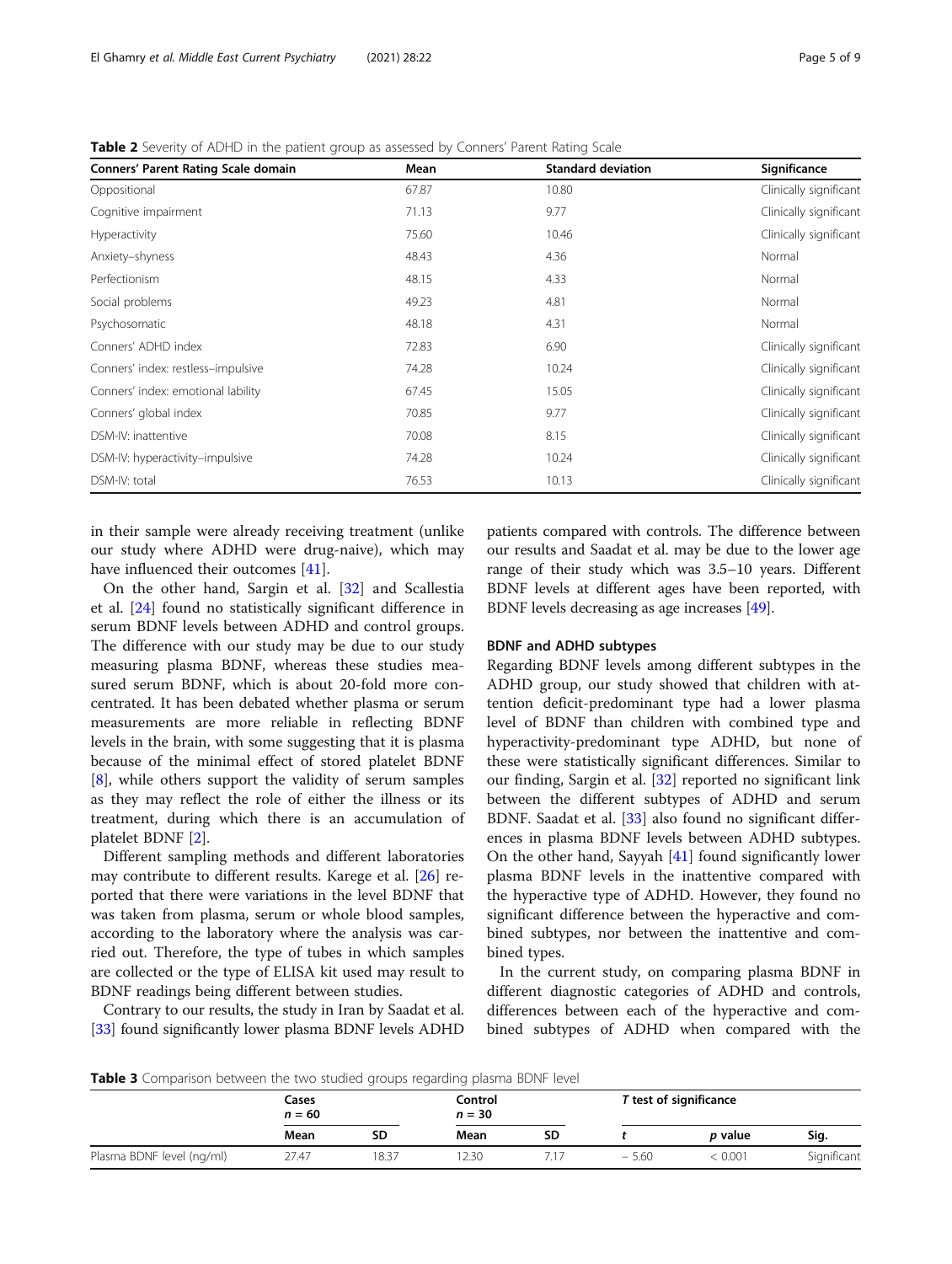<span id="page-5-0"></span>Table 4 Comparison between plasma BDNF among control group and ADHD group; its clinical subtypes

|             | <b>BDNF</b> level (ng/ml) |       | <b>ANOVA</b> |                        |      |
|-------------|---------------------------|-------|--------------|------------------------|------|
|             | Mean                      | SD    | F            | p value                | sig. |
| Type        |                           |       |              |                        |      |
| Control     | 12.30                     | 7.17  | 7.28         | $< 0.001$ <sup>*</sup> |      |
| Inattentive | 17.30                     | 5.99  |              |                        |      |
| Hyperactive | 30.63                     | 18.14 |              |                        |      |
| Combined    | 27.55                     | 19.28 |              |                        |      |
| $+$ $-$     |                           |       |              |                        |      |

\* Post hoc test: control vs hyperactive (S) & control vs combined (S)

control group were found which were significant, whereas there was no significant difference between the inattentive group of children and the control group. Contrary to this finding, Sayyah [\[41\]](#page-7-0) found a significantly reduced plasma BDNF in the inattentive type of ADHD compared with the controls. Similarly, Saadat et al. [\[33\]](#page-7-0) found that the level of plasma BDNF in the various categories of ADHD (hyperactive/impulsive, inattentive and combined) were of a significant difference in comparison to controls. The difference between our study and other studies regarding different BDNF levels between different subtypes of ADHD may be due to our sample having a small number of subjects with the inattentive type that represented only 8.3%.

### BDNF levels and gender

Our study found no significant differences in the levels of BDNF between males and females in either group. Findings from other studies that assessed the possible difference of BDNF level between sexes also found no differences [[8,](#page-6-0) [41\]](#page-7-0).

# Correlation of BDNF and ADHD symptoms

Regarding BDNF levels and severity of ADHD symptoms, a significant negative correlation between emotional lability and BDNF was found. This might point to the fact that BDNF is highly expressed in the limbic system and the cerebral cortex, making it a mandatory factor in the regulation of affective and reward process [[50\]](#page-8-0). On the other hand, research has shown that downregulation of BDNF is associated with increase in anxiety-like symptoms [[51\]](#page-8-0). The exact explanation of the negative correlation between BDNF and emotional lability is not clearly understood owing to the difficulty in defining the term of emotional lability and its heterogenicity, and its amplification of an underlying complex psychopathology [[52\]](#page-8-0). Otherwise, no significant correlation between BDNF levels and the scores of the remaining domains of CPRS were found. Similarly, Sargin et al. [[32\]](#page-7-0) found that serum BDNF and the severity of impairment due to ADHD did not significantly correl-ate. Similarly, Saadat et al. [\[33](#page-7-0)] found no significant association when correlating the level of BDNF with ADHD severity, also using the CPRS. In contrast to this finding, Shim et al.  $[8]$  $[8]$  observed a significant positive correlation between the severity of inattention symptoms in ADHD and the level of BDNF in the plasma. However, the process of how BDNF can affect ADHD severity is still not understood. Reda et al. [\[39](#page-7-0)] reported that BDNF correlated negatively with hyperactivity/impulsivity and positively with anxiety/shyness. The difference between the results of the current study and the previously discussed study is probably due to the use of different scales for assessing the severity of symptoms of ADHD. Shim and colleagues used the K-ARS (Korean

Table 5 Correlation between Conner's Parent Scale scores and BDNF level among cases

| Correlation between Conners' domains with plasma BDNF levels (µg/L) | r value  | p value   |
|---------------------------------------------------------------------|----------|-----------|
| Oppositional                                                        | $-0.085$ | 0.517     |
| Cognitive impairment                                                | $-0.086$ | 0.513     |
| Hyperactivity                                                       | 0.104    | 0.427     |
| Anxiety-shyness                                                     | $-0.247$ | 0.057     |
| Perfectionism                                                       | 0.041    | 0.757     |
| Social problems                                                     | 0.042    | 0.749     |
| Psychosomatic                                                       | 0.087    | 0.509     |
| Conners' ADHD index                                                 | 0.022    | 0.867     |
| Conners' index: restless-impulsive                                  | 0.118    | 0.368     |
| Conners' index: emotional lability                                  | $-0.353$ | $0.006^*$ |
| Conners' global index                                               | $-0.211$ | 0.106     |
| DSM-IV: inattentive                                                 | $-0.095$ | 0.469     |
| DSM-IV: hyperactivity-impulsive                                     | 0.104    | 0.427     |
| DSM-IV: total                                                       | 0.094    | 0.474     |
| $2000 - 1000 - 1000 - 1000 - 1000 - 1000 - 1000$                    |          |           |

\*Statistically significant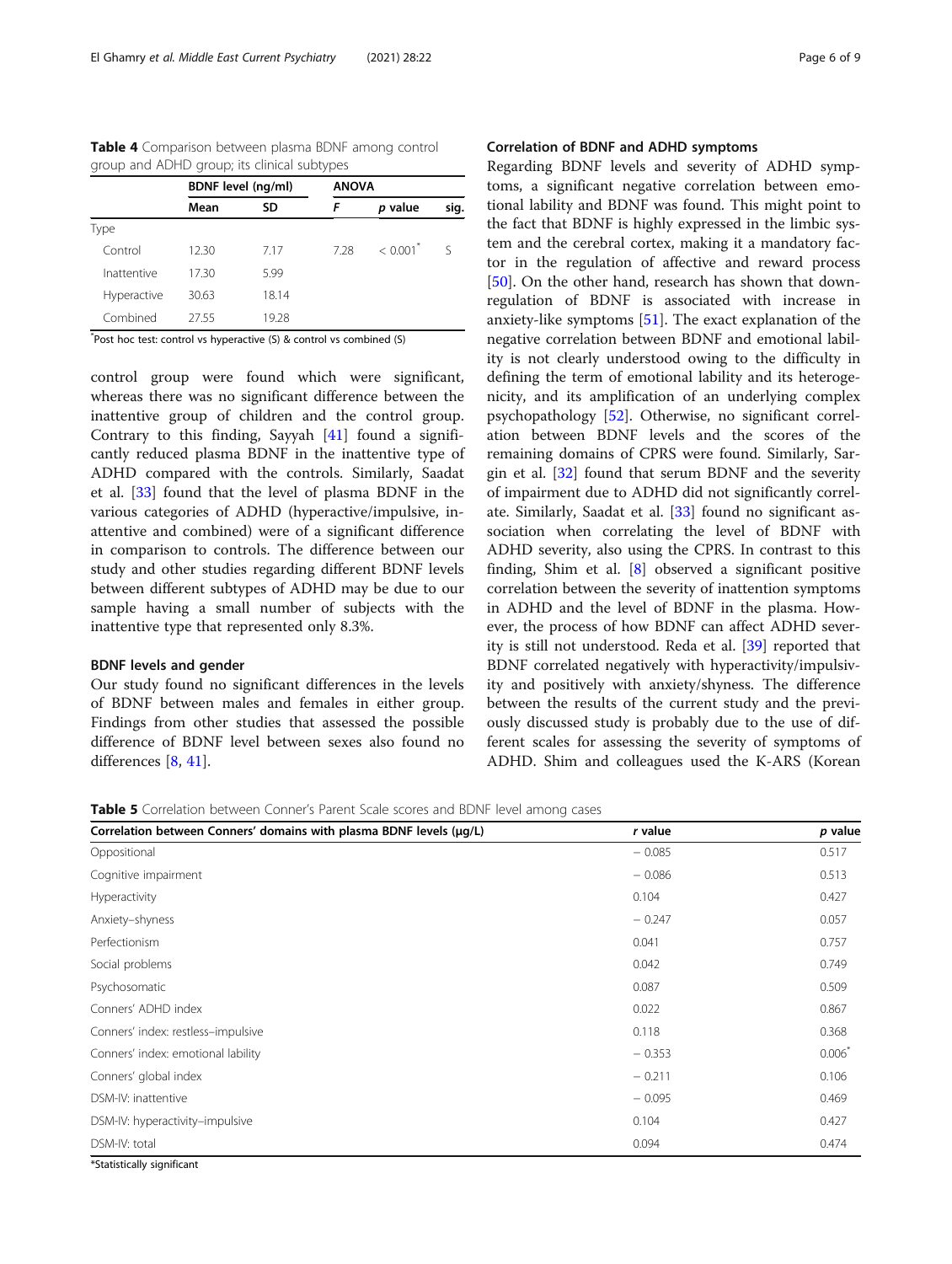<span id="page-6-0"></span>ADHD Rating scale), and Shim et al. and Reda et al. used different inclusion criteria than our study. For example, both of the previous two studies used a different threshold for IQ, where subjects were included if their IQ was > 70, which is different to our study and may explain differences with our findings.

# **Limitations**

Our entire case sample was selected from the Child Psychiatry Clinic, which represents cases with more severe symptoms; hence, it is difficult to generalize our results to the general population. Our study also did not investigate the effect of diet, exposure to smoking, physical activity, or any other environmental factors that might affect the BDNF levels.

In addition, our sample included a small proportion of subjects with the predominantly inattentive subtype of ADHD. Also, we did not correlate IQ data for attention and concentration with BDNF levels.

# Conclusions

Children with ADHD exhibit higher levels of plasma BDNF levels in comparison with age- and sex-matched healthy controls. There is no obvious correlation between the severity of symptoms in children with ADHD and their plasma BDNF level. Our study showed that children with attention deficit-predominant type had a lower plasma level of BDNF than children with combined type and hyperactivity-predominant type ADHD yet no significant difference between subtypes of ADHD regarding BDNF level was detected. This raises the question of the possibility that drugs acting on enhancement of BDNF might play an important role in the improvement of patients with ADHD not only on symptomatic level but on the neurodevelopmental level. However, further studies are needed with larger sample sizes. However, we must take into consideration that our sample was not representative of the inattentive diagnostic subtype.

# Recommendations

As BDNF plays a curial rule in neurogenesis and synaptic transmutation, further studies with larger sample sizes are needed to explore different domains concerning ADHD and BDNF as cognitive functions and changes to BDNF in relation to medication, as well as other psychiatric disorders as ASD and mood disorders in children. Future research should also follow up drug-naïve ADHD after different drug treatments.

#### Abbreviations

ADHD: Attention deficit hyperactive disorder; BDNF: Brain-derived neurotrophic factor; CPRS-RL: Conners' Parent Rating Scale –Revised Long Version; CSF: Cerebrospinal fluid; DA: Dopamine; ELISA: Enzyme-linked immunosorbent assay; IQ: Intelligence quotient; HRP: Horseradish peroxidase enzyme; The K-ARS: Korean ADHD Rating Scale; KSADS: Kiddie Schedule for Affective Disorder and Schizophrenia for School-Age Children; NE: Norepinephrine; OD: Optical density; TMB: Tetramethylbenzine

#### Acknowledgments

Many thanks to the study participants.

#### Authors' contributions

All authors took part in the concept and study design. NMS, DHB, and AAA carried out the statistical analysis and proofread the article. YO was involved in the data collection and article's proofreading. DAE wrote-up the article and proofread it. The manuscript was approved by all authors.

# Funding

No funding was received for this project.

# Availability of data and materials

Available upon request

#### **Declarations**

#### Ethics approval and consent to participate

The study was approved by the Research Ethics Committee of the Faculty of Medicine, Ain Shams University, with ethics number FWA 00001785 MS 638. We got informed written consent for taking part in the study first by asking the child's parent's permission and then, if it was appropriate for their age, by getting agreement from the participating child.

#### Consent for publication

Not required

#### Competing interests

No conflict of interests to report

# Received: 21 January 2021 Accepted: 15 March 2021 Published online: 07 May 2021

#### References

- 1. Biederman J, Faraone SV (2005) Attention-deficit hyperactivity disorder. Lancet 366(9481):237–248. [https://doi.org/10.1016/S0140-6736\(05\)66915-2](https://doi.org/10.1016/S0140-6736(05)66915-2)
- 2. Polanczyk GV, Salum GA, Sugaya LS, Caye A, Rohde LA (2015) Annual research review: a meta-analysis of the worldwide prevalence of mental disorders in children and adolescents. J Child Psychol Psychiatry 56(3):345– 365. <https://doi.org/10.1111/jcpp.12381>
- 3. Thomas R, Sanders S, Doust J, Beller E, Glasziou P (2015) Prevalence of attention-deficit/hyperactivity disorder: a systematic review and metaanalysis. Pediatrics 135(4):e994–e1001. <https://doi.org/10.1542/peds.2014-3482>
- 4. Bishry Z, Ramy HA, El-Shahawi HH, El-Sheikh MM, El-Missiry AA, El-Missiry MA (2014) Screening for ADHD in a sample of Egyptian adolescent school students. J Atten Disord 22(1):58–65. [https://doi.org/10.1177/1087054714](https://doi.org/10.1177/1087054714533190) [533190](https://doi.org/10.1177/1087054714533190)
- 5. Homidi M, Obaidat Y, Hamaidi D (2013) Prevalence of attention deficit and hyperactivity disorder among primary school students in Jeddah city, KSA. Life Sci J 10:280–285
- 6. Biederman J (2005) Attention-deficit/hyperactivity disorder: a selective overview. Biol Psychiatry 57(11):1215–1220. [https://doi.org/10.1016/j.](https://doi.org/10.1016/j.biopsych.2004.10.020) [biopsych.2004.10.020](https://doi.org/10.1016/j.biopsych.2004.10.020)
- 7. Bonvicini C, Faraone SV, Scassellati C (2016) Attention-deficit hyperactivity disorder in adults: a systematic review and meta-analysis of genetic, pharmacogenetic and biochemical studies. Mol Psychiatry 21(7):872–884. <https://doi.org/10.1038/mp.2016.74>
- 8. Shim S-H, Hwangbo Y, Kwon Y-J, Jeong H-Y, Lee B-H, Lee H-J, Kim YK (2008) Increased levels of plasma brain-derived neurotrophic factor (BDNF) in children with attention deficit-hyperactivity disorder (ADHD). Prog Neuropsychopharmacol Biol Psychiatry 32(8):1824–1828. [https://doi.org/10.1](https://doi.org/10.1016/j.pnpbp.2008.08.005) [016/j.pnpbp.2008.08.005](https://doi.org/10.1016/j.pnpbp.2008.08.005)
- 9. Schuch V, Utsumi DA, Costa TVMM, Kulikowski LD, Muszkat M (2015) Attention deficit hyperactivity disorder in the light of the epigenetic paradigm. Front Psychiatry 6:126. <https://doi.org/10.3389/fpsyt.2015.00126>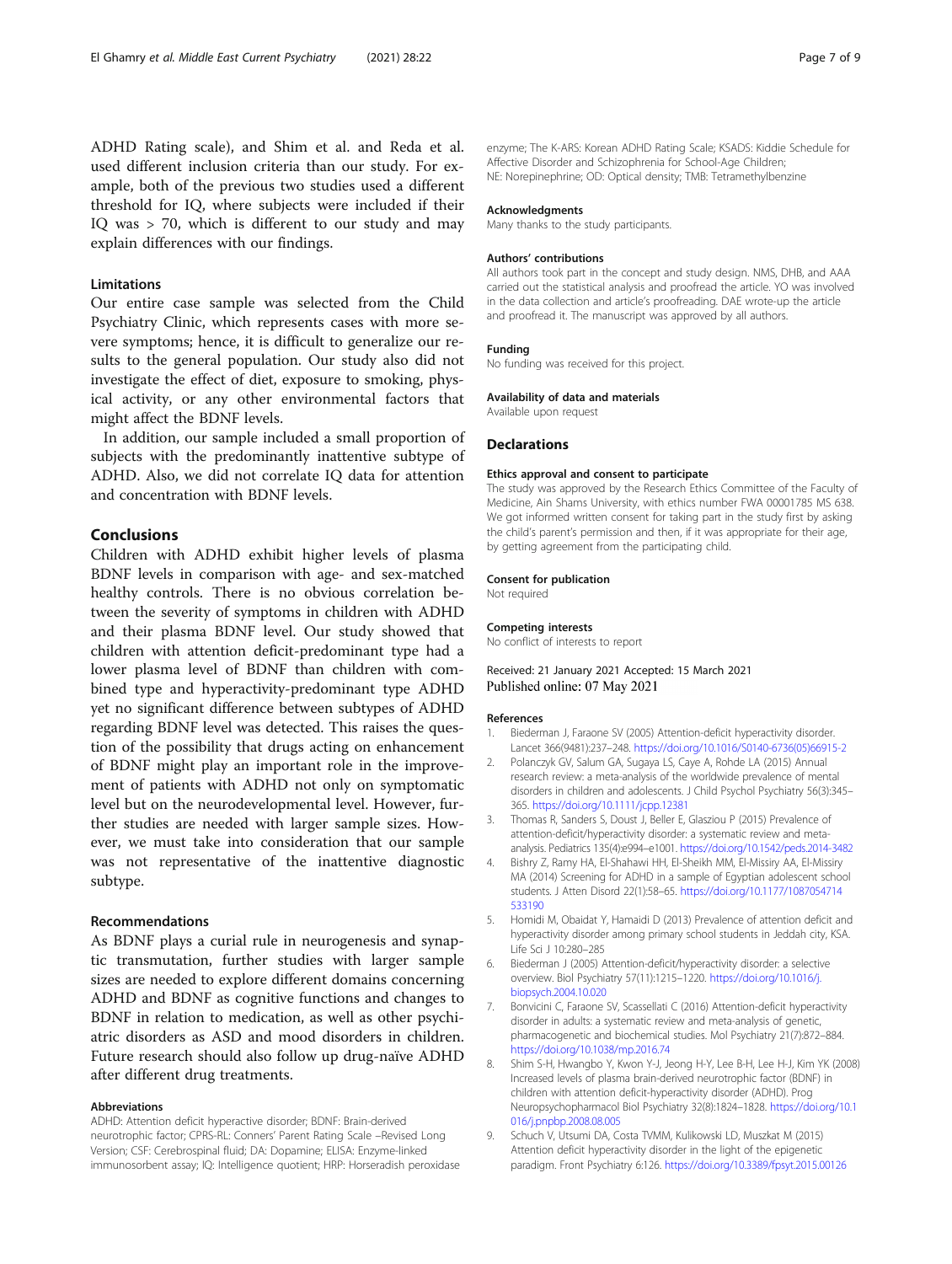- <span id="page-7-0"></span>10. Posner J, Polanczyk GV, Sonuga-Barke E (2020) Attention-deficit hyperactivity disorder. Lancet 395(10222):450–462. [https://doi.org/10.1016/S0140-6736\(1](https://doi.org/10.1016/S0140-6736(19)33004-1) [9\)33004-1](https://doi.org/10.1016/S0140-6736(19)33004-1)
- 11. Cattaneo A, Cattane N, Begni V, Pariante CM, Riva MA (2016) The human BDNF gene: peripheral gene expression and protein levels as biomarkers for psychiatric disorders. Transl Psychiatry 6(11):e958. [https://doi.org/10.1038/](https://doi.org/10.1038/tp.2016.214) [tp.2016.214](https://doi.org/10.1038/tp.2016.214)
- 12. Duman RS, Monteggia LM (2006) A neurotrophic model for stress-related mood disorders. Biol Psychiatry 59(12):1116–1127. [https://doi.org/10.1016/j.](https://doi.org/10.1016/j.biopsych.2006.02.013) [biopsych.2006.02.013](https://doi.org/10.1016/j.biopsych.2006.02.013)
- 13. Hyman C, Hofer M, Barde YA, Juhasz M, Yancopoulos GD, Squinto SP, Lindsay RM (1991) BDNF is a neurotrophic factor for dopaminergic neurons of the substantia nigra. Nature 350(6315):230–232. [https://doi.org/10.1038/3](https://doi.org/10.1038/350230a0) [50230a0](https://doi.org/10.1038/350230a0)
- 14. Pillai A (2008) Brain-derived neurotropic factor/TrkB signaling in the pathogenesis and novel pharmacotherapy of schizophrenia. Neurosignals 16(2-3):183–193. <https://doi.org/10.1159/000111562>
- 15. Cho S-C, Kim J-W, Kim H-W, Kim B-N, Shin M-S, Cho D-Y, Jung SW, Chung US, Son JW (2011) Effect of ADRA2A and BDNF gene-gene interaction on the continuous performance test phenotype. Psychiatr Genet 21(3):132–135. <https://doi.org/10.1097/YPG.0b013e328341a389>
- 16. Green MJ, Matheson SL, Shepherd A, Weickert CS, Carr VJ (2011) Brain-derived neurotrophic factor levels in schizophrenia: a systematic review with metaanalysis. Mol Psychiatry 16(9):960–972. <https://doi.org/10.1038/mp.2010.88>
- 17. Munkholm K, Vinberg M, Kessing LV (2016) Peripheral blood brain-derived neurotrophic factor in bipolar disorder: a comprehensive systematic review and meta-analysis. Mol Psychiatry 21(2):216–228. [https://doi.org/10.1038/](https://doi.org/10.1038/mp.2015.54) [mp.2015.54](https://doi.org/10.1038/mp.2015.54)
- 18. Suliman S, Hemmings SMJ, Seedat S (2013) Brain-derived neurotrophic factor (BDNF) protein levels in anxiety disorders: systematic review and meta-regression analysis. Front Integr Neurosci 7:55. [https://doi.org/10.3389/](https://doi.org/10.3389/fnint.2013.00055) [fnint.2013.00055](https://doi.org/10.3389/fnint.2013.00055)
- 19. Saghazadeh A, Rezaei N (2017) Brain-derived neurotrophic factor levels in autism: a systematic review and meta-analysis. J Autism Dev Disord 47(4): 1018–1029. <https://doi.org/10.1007/s10803-016-3024-x>
- 20. Zheng Z, Zhang L, Zhu T, Huang J, Qu Y, Mu D (2016) Peripheral brainderived neurotrophic factor in autism spectrum disorder: a systematic review and meta-analysis. Sci Rep 6(1):31241. [https://doi.org/10.1038/](https://doi.org/10.1038/srep31241) [srep31241](https://doi.org/10.1038/srep31241)
- 21. Qin X-Y, Feng J-C, Cao C, Wu H-T, Loh YP, Cheng Y (2016) Association of peripheral blood levels of brain-derived neurotrophic factor with autism spectrum disorder in children: a systematic review and meta-analysis. JAMA Pediatr 170(11):1079–1086. <https://doi.org/10.1001/jamapediatrics.2016.1626>
- 22. Bergman O, Westberg L, Lichtenstein P, Eriksson E, Larsson H (2011) Study on the possible association of brain-derived neurotrophic factor polymorphism with the developmental course of symptoms of attention deficit and hyperactivity. Int J Neuropsychopharmacol 14(10):1367–1376. <https://doi.org/10.1017/S1461145711000502>
- 23. Lee YH, Song GG (2018) BDNF 196 G/A and COMT Val158Met polymorphisms and susceptibility to ADHD: a meta-analysis. J Atten Disord 22(9):872–877. <https://doi.org/10.1177/1087054715570389>
- 24. Scassellati C, Zanardini R, Tiberti A, Pezzani M, Valenti V, Effedri P, Filippini E, Conte S, Ottolini A, Gennarelli M, Bocchio-Chiavetto L (2014) Serum brainderived neurotrophic factor (BDNF) levels in attention deficit-hyperactivity disorder (ADHD). Eur Child Adolesc Psychiatry 23(3):173–177. [https://doi.](https://doi.org/10.1007/s00787-013-0447-1) [org/10.1007/s00787-013-0447-1](https://doi.org/10.1007/s00787-013-0447-1)
- 25. Tsai S-J (2017) Role of neurotrophic factors in attention deficit hyperactivity disorder. Cytokine Growth Factor Rev 34:35–41. [https://doi.org/10.1016/j.](https://doi.org/10.1016/j.cytogfr.2016.11.003) [cytogfr.2016.11.003](https://doi.org/10.1016/j.cytogfr.2016.11.003)
- 26. Karege F, Schwald M, Cisse M (2002) Postnatal developmental profile of brain-derived neurotrophic factor in rat brain and platelets. Neuroscience Lett 328(3):261–264. [https://doi.org/10.1016/S0304-3940\(02\)00529-3](https://doi.org/10.1016/S0304-3940(02)00529-3)
- 27. Bilgiç A, Toker A, Işık Ü, Kılınç İ (2017) Serum brain-derived neurotrophic factor, glial-derived neurotrophic factor, nerve growth factor, and neurotrophin-3 levels in children with attention-deficit/hyperactivity disorder. Eur Child Adolesc Psychiatry 26(3):355–363. [https://doi.org/10.1](https://doi.org/10.1007/s00787-016-0898-2) [007/s00787-016-0898-2](https://doi.org/10.1007/s00787-016-0898-2)
- 28. Corominas-Roso M, Ramos-Quiroga JA, Ribases M, Sanchez-Mora C, Palomar G, Valero S, Bosch R, Casas M (2013) Decreased serum levels of brainderived neurotrophic factor in adults with attention-deficit hyperactivity

disorder. Int J Neuropsychopharmacol 16(6):1267–1275. [https://doi.org/10.1](https://doi.org/10.1017/S1461145712001629) [017/S1461145712001629](https://doi.org/10.1017/S1461145712001629)

- 29. Cubero-Millán I, Ruiz-Ramos M-J, Molina-Carballo A, Martínez-Serrano S, Fernández-López L, Machado-Casas I, Tortosa-Pinto P, Ruiz-López A, Lunadel-Castillo JDD, Uberos J, Muñoz-Hoyos A (2017) BDNF concentrations and daily fluctuations differ among ADHD children and respond differently to methylphenidate with no relationship with depressive symptomatology. Psychopharmacology (Berl) 234(2):267–279. [https://doi.org/10.1007/s00213-](https://doi.org/10.1007/s00213-016-4460-1) [016-4460-1](https://doi.org/10.1007/s00213-016-4460-1)
- 30. Li H, Liu L, Tang Y, Ji N, Yang L, Qian Q, Wang Y (2014) Sex-specific association of brain-derived neurotrophic factor (BDNF) Val66Met polymorphism and plasma BDNF with attention-deficit/hyperactivity disorder in a drug-naïve Han Chinese sample. Psychiatry Res 217(3):191–197. <https://doi.org/10.1016/j.psychres.2014.03.011>
- 31. Sahin S, Yuce M, Alacam H, Karabekiroglu K, Say GN, Salıs O (2014) Effect of methylphenidate treatment on appetite and levels of leptin, ghrelin, adiponectin, and brain-derived neurotrophic factor in children and adolescents with attention deficit and hyperactivity disorder. Int J Psychiatry Clin Pract 18(4):280–287. <https://doi.org/10.3109/13651501.2014.940054>
- 32. Sargin E, Pekcanlar Akay A, Resmi H, Alsen Cengizhan S, Özek H, Ellidokuz H et al (2012) Evaluation of serum brain-derived neurotrophic factor levels in children with attention deficit hyperactivity disorder: preliminary data. Arch Neuropsychiatry/Noropsikiatri Arsivi 49(2):96
- 33. Saadat F, Kosha M, Amiry A, Torabi G (2015) Brain-derived neurotrophic factor as a biomarker in children with attention deficit-hyperactivity disorder. J Krishna Inst Med Sci 4(4):10–7.
- 34. Zhai J, Zhang H, Xu S, Liu X, Xue B (2007) Serum brain-derived neurotrophic factor BDNF levels V in attention deficit-hyperactivity disorder (ADHD). Shandong Med J 47:54–55
- 35. Berridge CW, Devilbiss DM, Andrzejewski ME, Arnsten AFT, Kelley AE, Schmeichel B, Hamilton C, Spencer RC (2006) Methylphenidate preferentially increases catecholamine neurotransmission within the prefrontal cortex at low doses that enhance cognitive function. Biol Psychiatry 60(10):1111– 1120. <https://doi.org/10.1016/j.biopsych.2006.04.022>
- 36. Kuczenski R, Segal DS (2001) Locomotor effects of acute and repeated threshold doses of amphetamine and methylphenidate: relative roles of dopamine and norepinephrine. J Pharmacol Exp Ther 296:876–883
- 37. Miguel PM, Deniz BF, Confortim HD, de Almeida W, Bronauth LP, Vieira MC, Bertoldi K, Siqueira IR, Silveira PP, Pereira LO (2020) Methylphenidate treatment increases hippocampal BDNF levels but does not improve memory deficits in hypoxic-ischemic rats. J Psychopharmacol 34(7):750–758. <https://doi.org/10.1177/0269881120913153>
- 38. Mello-Carpes PB, Da Silva de Vargas L, Gayer MC, Roehrs R, Izquierdo I (2016) Hippocampal noradrenergic activation is necessary for object recognition memory consolidation and can promote BDNF increase and memory persistence. Neurobiol Learn Mem 127:84–92. [https://doi.org/10.1](https://doi.org/10.1016/j.nlm.2015.11.014) [016/j.nlm.2015.11.014](https://doi.org/10.1016/j.nlm.2015.11.014)
- 39. Reda M, El-Nady HG, Rabie MA, Fawzy R, Adel S, AwadAllah E et al (2016) Comparing brain-derived neurotrophic factor levels, intelligence, and memory in clinical subtypes of attention-deficit hyperactivity disorder. Middle East Curr Psychiatry 23(2):56–62. <https://doi.org/10.1097/01.XME.0000481814.92893.e2>
- 40. Taha H, Elsheshtawy E, Mohamed S, Al-Azazzy O, Elsayed M, Ibrahim SS (2017) Correlates of brain derived neurotrophic factor in children with attention deficit hyperactivity disorder: a case-control study. Egypt J Psychiatr 38(3):159. [https://doi.org/10.4103/ejpsy.ejpsy\\_17\\_17](https://doi.org/10.4103/ejpsy.ejpsy_17_17)
- 41. Sayyah H (2009) BDNF plasma level in ADHD children: correlation to different symptomatology. Curr Psychiatry [Egypt] 16:284–294
- 42. Fahmy S (1983) Determining simple parameters for social classifications for health research. Bull High Inst Public Health 13:95–108
- 43. Kaufman J, Birmaher B, Brent D, Rao U, Flynn C, Moreci P et al (1997) Schedule for affective disorders and schizophrenia for school-age childrenpresent and lifetime version (K-SADS-PL): initial reliability and validity data. J Am Acad Child Adolesc Psychiatry 36(7):980–988. [https://doi.org/10.1097/](https://doi.org/10.1097/00004583-199707000-00021) [00004583-199707000-00021](https://doi.org/10.1097/00004583-199707000-00021)
- 44. Wechsler D (1991) The Wechsler Intelligence Scale for children, 3rd edn. The Psychological Corporation, San Antonio
- 45. Ismail ME, Melika LK (1999) Wechsler Intelligence Scale for children: Arabic manual, 7th edn. El-Nahda Press, Cairo
- 46. Conners CK (2001) Conners rating scales, revised ed. Multi-Health Systems, North Tonawanda